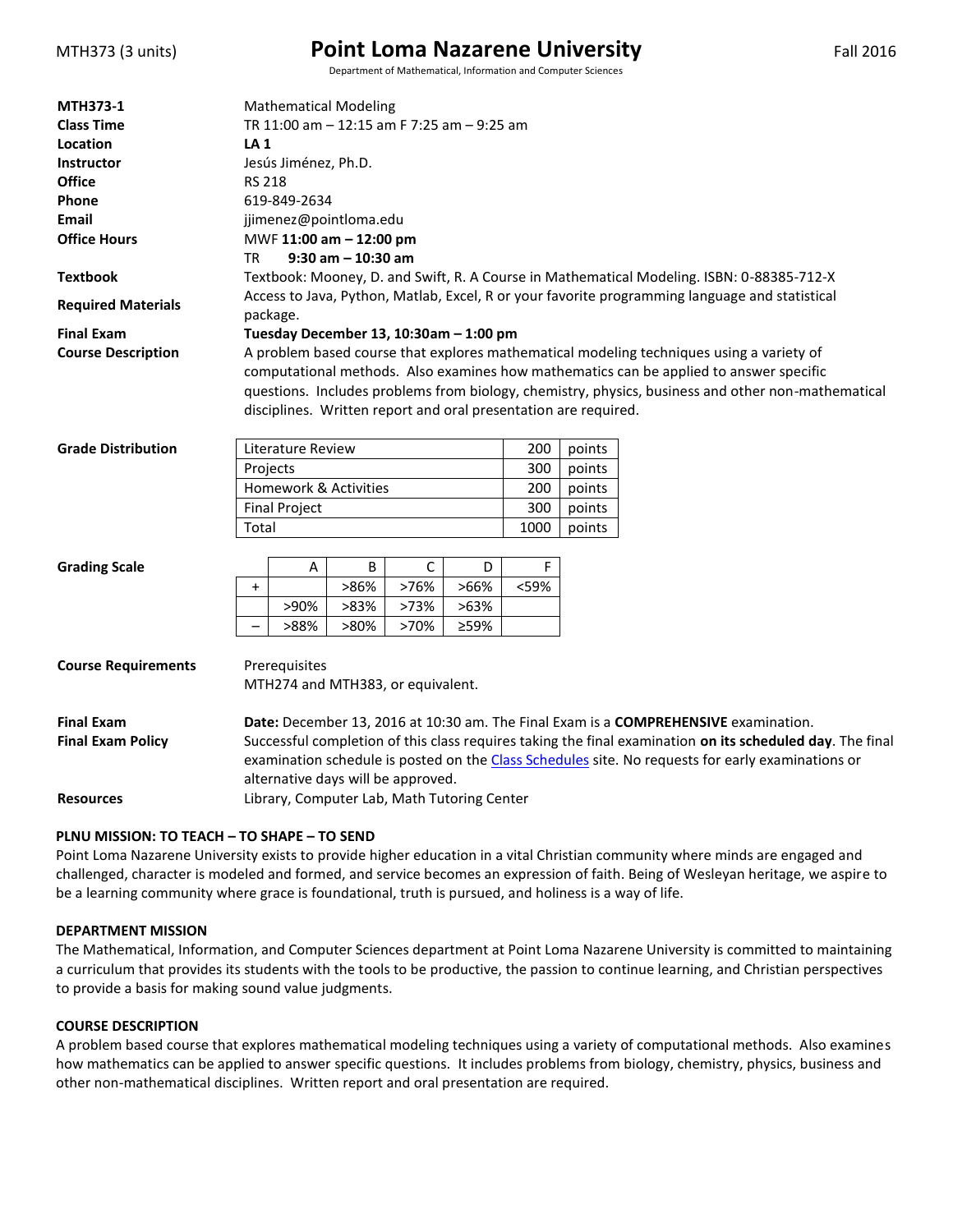## MTH373 (3 units) **Point Loma Nazarene University** Fall 2016

### **LEARNING OUTCOMES**

- **•** Students will be able to apply their mathematical knowledge to solve problems.
- Students will be able to use technology to solve problems.
- Students will be able to speak about their work with precision, clarity and organization.
- Students will be able to write about their work with precision, clarity and organization.
- Students will collaborate effectively in teams.
- Students will be able to identify, locate, evaluate, and effectively and responsibly use and cite information for the task at hand.
- Students will be able to gather relevant information, examine information and form a conclusion based on that information.
- Students will be able to understand and create arguments supported by quantitative evidence, and they can clearly communicate those arguments in a variety of formats.

### **GRADING POLICIES**

Grades will be computed based on your scores on the following assignments:

- *Literature Reviews (20%)* There are several literature reviews where you will be asked to read a research paper on a model and give a 5-10 min. presentation on the paper.
- *Projects (30%) –* There will be several projects based on the models we are working on.
- *Homework and activities (20%) –* In class activities may role over into homework, and you may also be assigned a few problems from the text.
- *Final Project (30%) –* Presentation done during final exam time.

#### **LATE WORK POLICY**

All assignments are to be submitted/turned in by the beginning of the class session when they are due—including assignments posted in Canvas. Incompletes will only be assigned in extremely unusual circumstances.

#### **PARTIAL EXAMS POLICY**

Make-up tests (or the exam) will be given only by arrangement prior to the test (exam) scheduled date with the instructor for reasons of documented emergency.

#### **ATTENDANCE**

Attendance is expected at each class session. In the event of an absence you are responsible for the material covered in class and the assignments given that day.

Regular and punctual attendance at all classes in which a student is registered is considered essential to optimum academic achievement. Therefore, regular attendance and participation in each course are minimal requirements to be met. There are no allowed or excused absences except as approved in writing by the Provost for specific students participating in certain universitysanctioned activities. Excused absences still count toward the 10%-20% limits, but allow students to make up work, quizzes, or tests missed as a result of a university-sanctioned activity. Activities of a unique nature, such as labs or other activities identified clearly on the syllabus, cannot be made up except in rare instances when instructors have given advanced, written approval for doing so. Whenever the number of accumulated absences in a class, for any cause, exceeds ten (10) percent of the total number of class meetings, the faculty member should send an e-mail to the student and the Vice Provost for Academic Administration (VPAA) warning of attendance jeopardy. If more than twenty (20) percent of the total number of class meetings is reported as missed, the faculty member or VPAA may initiate the student's de-enrollment from the course without further advanced notice to the student. If the date of de-enrollment is past the last date to withdraw from a class, the student will be assigned a grade of W or WF consistent with university policy in the Grading section of the catalog. There are no refunds for courses where a de-enrollment was processed. For more details see the PLNU catalog[: http://catalog.pointloma.edu/content.php?catoid=14&navoid=1089#Class\\_Attendance](http://catalog.pointloma.edu/content.php?catoid=14&navoid=1089#Class_Attendance)

#### **CLASS ENROLLMENT**

It is the student's responsibility to maintain his/her class schedule. Should the need arise to drop this course (personal emergencies, poor performance, etc.), the student has the responsibility to follow through (provided the drop date meets the stated calendar deadline established by the university), not the instructor. Simply ceasing to attend this course or failing to follow through to arrange for a change of registration (drop/add) may easily result in a grade of F on the official transcript.

#### **ACADEMIC ACCOMMODATIONS**

While all students are expected to meet the minimum academic standards for completion of their courses as established by the instructors, students with special needs may require academic accommodations. At Point Loma Nazarene University, students requesting academic accommodations must file documentation with the Disability Resource Center (DRC), located in the Bond Academic Center. Once the student files documentation, the Disability Resource Center contacts the student's instructors and provides written recommendations for reasonable and appropriate accommodations to meet the individual needs of the student. This policy assists the university in its commitment to full compliance with Section 504 of the Rehabilitation Act of 1973, the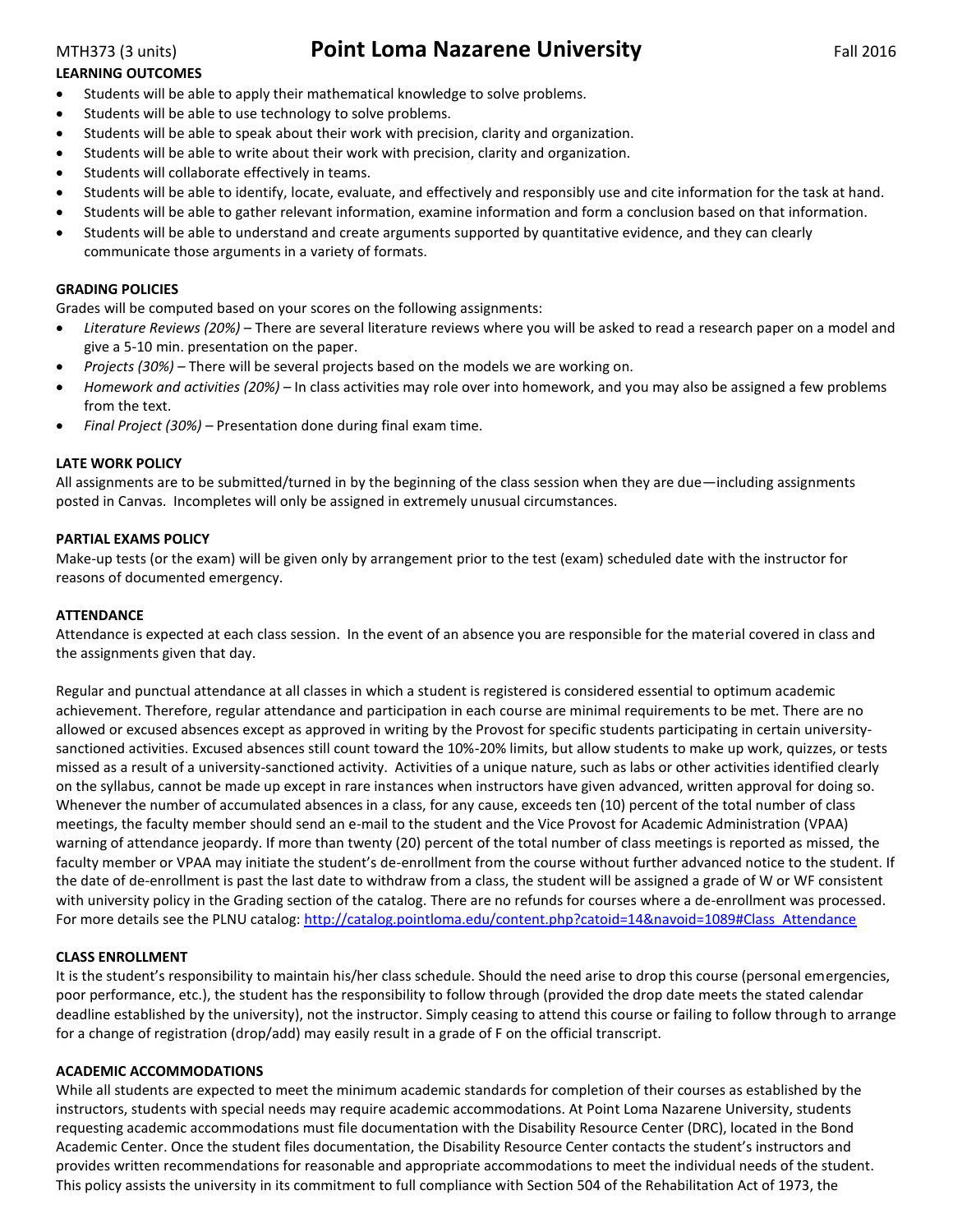## MTH373 (3 units) **Point Loma Nazarene University** Fall 2016

Americans with Disabilities (ADA) Act of 1990, and ADA Amendments Act of 2008, all of which prohibit discrimination against students with special needs and guarantees all qualified students equal access to the benefits of PLNU programs and activities. For more details see the PLNU catalog:

[http://catalog.pointloma.edu/content.php?catoid=14&navoid=1089#Academic\\_Accommodations](http://catalog.pointloma.edu/content.php?catoid=14&navoid=1089#Academic_Accommodations)

Students with learning disabilities who may need accommodations should discuss options with the instructor during the first two weeks of class.

#### **ACADEMIC HONESTY**

The Point Loma Nazarene University community holds the highest standards of honesty and integrity in all aspects of university life. Any violation of the university's commitment is a serious affront to the very nature of Point Loma's mission and purpose. Violations of academic honesty include cheating, plagiarism, falsification, aiding academic dishonesty, and malicious interference. The details of PLNU's meaning of each of these words can be found in the PLNU catalog at: [http://catalog.pointloma.edu/content.php?catoid=14&navoid=1089#Academic\\_Honesty](http://catalog.pointloma.edu/content.php?catoid=14&navoid=1089#Academic_Honesty)

A student remains responsible for the academic honesty of work submitted in PLNU courses and the consequences of academic dishonesty beyond receipt of the final grade in the class and beyond the awarding of the diploma. Ignorance of these catalog policies will not be considered a valid excuse or defense. Students may not withdraw from a course as a response to a consequence.

A student who is caught cheating on any item of work will receive a zero on that item and may receive an "F" for the semester. See the PLNU Catalog for a further explanation of the PLNU procedures for academic dishonesty [\(http://catalog.pointloma.edu/content.php?catoid=14&navoid=1089#Academic\\_Honesty\)](http://catalog.pointloma.edu/content.php?catoid=14&navoid=1089#Academic_Honesty).

### **FINAL EXAM**

10:30 am -- 1:00 pm on Tuesday December 13, 2016.

The final exam date and time is set by the university at the beginning of the semester and may not be changed by the instructor. Only in the case that a student is required to take three exams during the same day of finals week is an instructor authorized to change the exam date and time for that particular student.

#### **CREDIT HOUR**

In the interest of providing sufficient time to accomplish the stated course learning outcomes, this class meets the PLNU credit hour policy for a 3 unit class delivered over 16 weeks. Specific details about how the class meets the credit hour requirements can be provided upon request.

#### **COPYRIGHT PROTECTED MATERIALS**

Point Loma Nazarene University, as a non-profit educational institution, is entitled by law to use materials protected by the US Copyright Act for classroom education. Any use of those materials outside the class may violate the law.